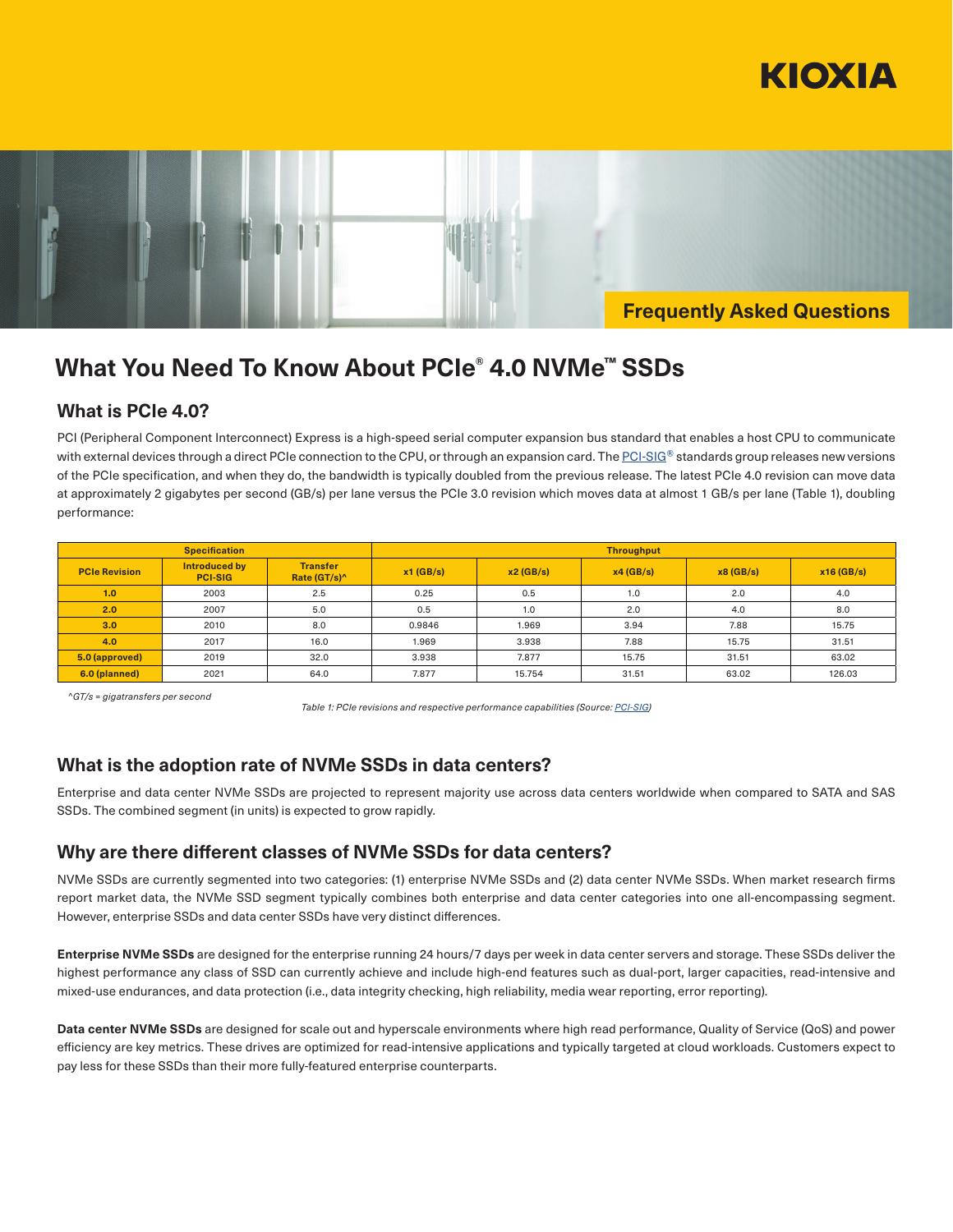# **What applications can benefit from the different classes of NVMe SSDs?**

Enterprise-class NVMe SSDs are targeted to high-performance server applications, of which, databases, data analytics and compute-side artificial intelligence (AI)/ machine learning (ML) are good examples:

- Database applications benefit from low latency, dual-ports for multi-path and high-availability, and high transactions per second.
- Data analytics searches benefit from high sequential and random read bandwidth.
- Compute-side AI and ML benefit from the ability to quickly feed data into DRAM and GPUs during the staging phase at very fast data transfers and perform near-immediate validation of data for corruption during the checkpoint phase.

Data center-class NVMe SSDs are targeted for general purpose server applications and scale out environments, of which, cloud compute, containers, content delivery networks (CDNs), databases and media streaming are good examples:

- Cloud compute applications benefit from high-performance and low-latency especially when compared to SATA deployments.
- Container orchestration benefit from high transfer rates and high queue depths in random read and write environments.
- Content delivery networks benefit from SSDs that excel at read-intensive workloads (typically 90% read and 10% write) prevalent in these applications.
- Database applications benefit from low-latency and high transactions per minute.
- Media streaming benefits from very high read bandwidth. Moving content into several systems as fast as possible so it can be streamed to many subscribers simultaneously is also a key benefit of these SSDs.

# **What emerging applications can benefit from PCIe 4.0 NVMe SSDs(examples)?**

The ability to disaggregate and pool compute, storage and network resources independently, and provision the right amount of resources for each application workload, has become an emerging cloud application. This requires moving from a direct-attached storage architecture to a disaggregated shared storage model where NVMe over Fabrics (NVMe-oF™) has quickly become the network protocol of choice for cloud architectures. It provides several benefits in resource utilization while delivering nearly the same high-performance and low-latency benefits as if the NVMe SSDs were locally attached. When cloud storage volume management software operates with the NVMe-oF specification, NVMe SSDs can be pooled and accessed at much lower latencies for host sharing versus other SSD interfaces.

A second emerging application combines SAS, SATA and PCIe interfaces into a backplane managed by a Universal Backplane Management (UBM) compliant system (the SFF-TA-1005 specification<sup>1</sup>). This enables SAS/SATA SSDs/HDDs and NVMe SSDs to be mixed and matched within one UBMenabled backplane. The SFF-TA-1001 specification<sup>2</sup> (also known as U.3) defines the links between the drive and backplane connectors so that PCIe, SAS or SATA interfaces, and their respective protocols, can be supported from one interface slot. The ability to add, replace or interchange SSDs within one universal tri-mode backplane configuration helps reduce TCO and storage deployment complexities. It also provides a viable replacement path between SATA, SAS and NVMe storage media while maintaining backwards compatibility with U.2 NVMe-based platforms. All of these benefits will help to increase PCIe 4.0 NVMe SSD adoption in servers.

# **Does KIOXIA offer PCIe 4.0-based SSDs?**

KIOXIA was the first to publicly demonstrate PCIe 4.0 NVMe SSDs at Flash Memory Summit 2019 (with Broadcom® Inc.). The product demonstrations included the company's enterprise-class CM6 Series and data center CD6 Series SSDs. Both series' use KIOXIA's 96-layer BiCS FLASH™ 3D flash memory technology, are compliant with the NVMe 1.4 specification, and support 2.5-inch form factors. CM6 series offers capacities ranging from 960 GB<sup>3</sup> to 30,720 GB (@1 DWPD<sup>4</sup>) and 800 GB to 12,800 GB (@3 DWPD). CD6 series offers capacities ranging from 960 GB to 15,360 GB (@1 DWPD) and 800 GB to 12,800 GB (@3 DWPD). Each series is backwards-compatible with PCIe 3.0 environments and support Sanitize Instant Erase<sup>5</sup> (SIE) and Self-Encrypting Drive (SED) with TCG-Opal/Ruby encryption<sup>6</sup> security options<sup>7</sup>, and compliant with FIPS 140-2 (Level-2) support<sup>8</sup>.

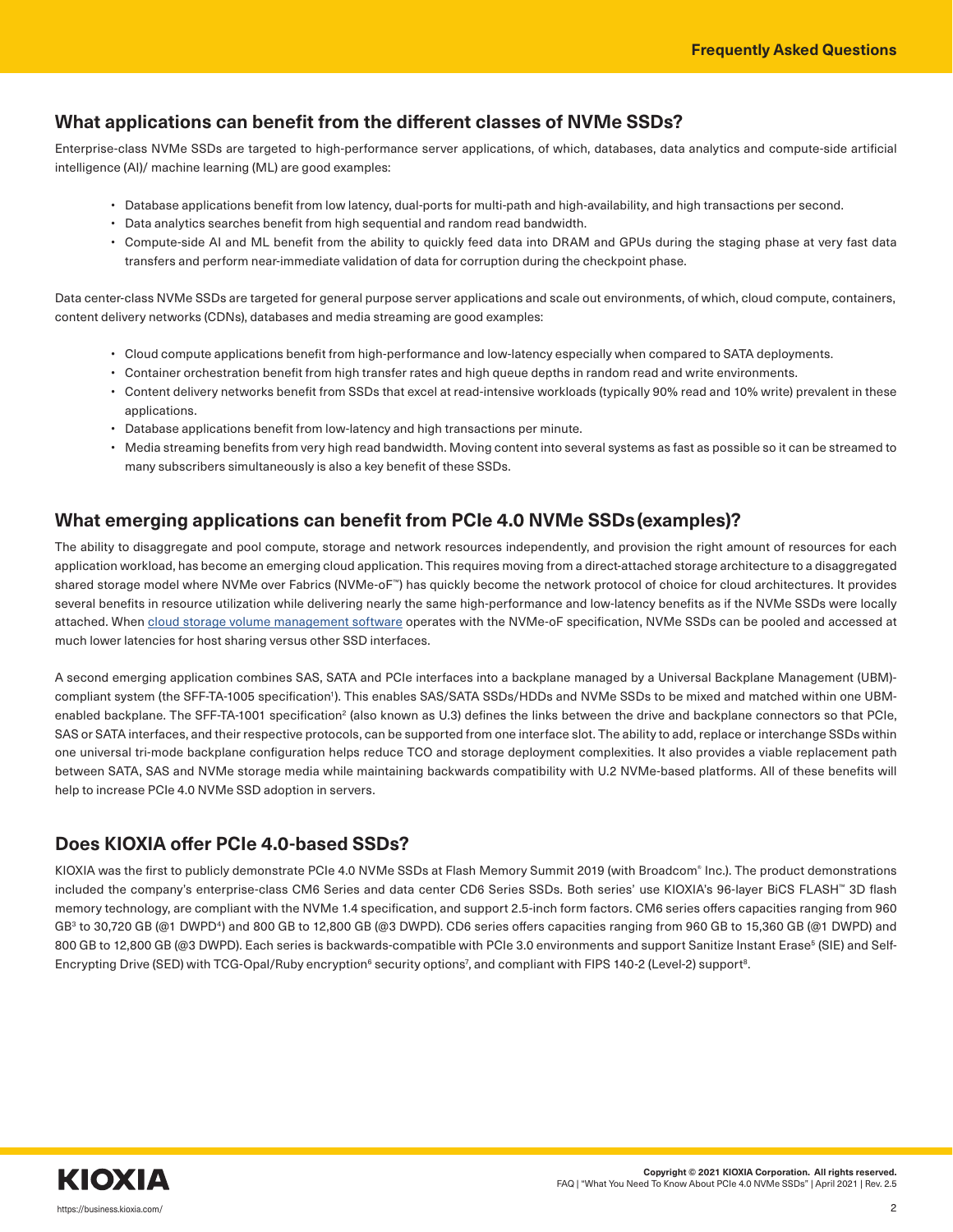The CM6-V Series (3 DWPD suited for read and write mixed-use applications) features the following performance capabilities (Table 2):

### *CM6-V Series:*

| <b>SPECIFICATION</b>              | 800 GB           | 1.600 GB         | 3,200 GB         | 6,400 GB    | 12,800 GB   |  |
|-----------------------------------|------------------|------------------|------------------|-------------|-------------|--|
| Sequential Read (128 KB; QD=32)   | 6.900 MB/s       | 6.900 MB/s       | 6.900 MB/s       | 6.900 MB/s  | 6.900 MB/s  |  |
| Sequential Write (128 KB; QD=32)  | .400 MB/s        | 2.800 MB/s       | 4.200 MB/s       |             | 4.000 MB/s  |  |
| Random Read (4 KB; QD=256)        | 880K IOPS        | 1.300K IOPS      | 1.400K IOPS      | 1.400K IOPS | 1.400K IOPS |  |
| <b>Random Write (4 KB; QD=32)</b> | <b>100K IOPS</b> | <b>215K IOPS</b> | <b>350K IOPS</b> | 325K IOPS   | 325K IOPS   |  |
| 70%R/30%W (4 KB; QD=256)          | <b>295K IOPS</b> | 525K IOPS        | <b>750K IOPS</b> | 710K IOPS   | 710K IOPS   |  |
| <b>Read Latency (@ QD=1)</b>      | $90 \mu s$       | $90 \mu s$       | $90 \mu s$       | $90 \mu s$  | $90 \mu s$  |  |
| Write Latency (@ $QD=1$ )         | $10 \mu s$       | $10 \mu s$       | $10 \mu s$       | $10 \mu s$  | $10 \mu s$  |  |

*Table 2: KIOXIA CM6-V Series enterprise-class PCIe 4.0 SSD performance*

The CD6-R Series (1 DWPD suited for read-intensive applications) features the following performance capabilities (Table 3):

### *CD6-R Series:*

| <b>SPECIFICATION</b>              | 960 GB           | 1.920 GB         | 3.840 GB         | 7.680 GB         | 15,360 GB        |  |
|-----------------------------------|------------------|------------------|------------------|------------------|------------------|--|
| Sequential Read (128 KB; QD=32)   | 5.800 MB/s       | 5.800 MB/s       | 6.200 MB/s       | 6.200 MB/s       | 5.500 MB/s       |  |
| Sequential Write (128 KB; QD=32)  | $.300$ MB/s      | 1.150 MB/s       | 2.350 MB/s       | 4.000 MB/s       | 4.000 MB/s       |  |
| Random Read (4 KB; QD=256)        | <b>700KIOPS</b>  | 700K IOPS        | 1.000K IOPS      | 1.000K IOPS      | <b>750K IOPS</b> |  |
| <b>Random Write (4 KB; QD=32)</b> | <b>30K IOPS</b>  | 30K IOPS         | 60K IOPS         | 85K IOPS         | <b>30K IOPS</b>  |  |
| 70%R/30%W (4 KB; QD=256)          | <b>100K IOPS</b> | <b>100K IOPS</b> | <b>180K IOPS</b> | <b>270K IOPS</b> | <b>100K IOPS</b> |  |
| <b>Read Latency (@ QD=1)</b>      | $90 \mu s$       | $90 \mu s$       | $90 \mu s$       | $100$ us         | $120 \mu s$      |  |
| Write Latency (@ $QD=1$ )         | $35 \mu s$       | $35 \mu s$       | $35 \mu s$       | $35 \mu s$       | $35 \mu s$       |  |

*Table 3: KIOXIA CD6 Series data center-class PCIe 4.0 SSD performance*

The main features of CM6 Series enterprise-class SSDs and CD6 Series data center-class SSDs:

| <b>Feature</b>          | <b>CM6 Series</b>                                            | <b>CD6 Series</b>                                            |  |  |  |
|-------------------------|--------------------------------------------------------------|--------------------------------------------------------------|--|--|--|
| Interface Specification | PCIe 4.0, NVMe 1.4                                           | PCIe 4.0, NVMe 1.4                                           |  |  |  |
| Capacities              | 960 GB to 30,720 GB (1 DWPD)<br>800 GB to 12,800 GB (3 DWPD) | 960 GB to 15,360 GB (1 DWPD)<br>800 GB to 12,800 GB (3 DWPD) |  |  |  |
| Configurable Power      | 9W, 11W, 14W, 16W, 18W, 25W                                  | 9W, 11W, 14W, 16W, 18W, 25W                                  |  |  |  |
| Single Port             | Yes (single x4)                                              | Yes (single x4)                                              |  |  |  |
| Dual Port               | Yes (dual x2)                                                | N/A                                                          |  |  |  |

The following tables compare CM6/CD6 Series SSDs to the previous CM5/CD5 Series generation based on PCIe 3.0 (Table 4 and Table 5). The comparisons include supported capacity ranges.

### *CM6-V Series vs CM5-V Series:*

|                                          |              | <b>CM5-V SERIES SSDs</b> |          |          |          | <b>CM6-V SERIES GAINS (using Table 4)</b> |          |          |          |           |
|------------------------------------------|--------------|--------------------------|----------|----------|----------|-------------------------------------------|----------|----------|----------|-----------|
| <b>SPECIFICATION</b>                     | <b>Units</b> | 800 GB                   | 1.600 GB | 3.200 GB | 6,400 GB | 800 GB                                    | 1.600 GB | 3.200 GB | 6,400 GB | 12,800 GB |
| <b>SR</b> (128 KB: QD=32)                | MB/s         | 3,250                    | 3,250    | 3,350    | 3,350    | $+112%$                                   | $+112%$  | $+105%$  | $+105%$  | N/A       |
| <b>SW</b> (128 KB; QD=32)                | MB/s         | 1,250                    | 2,460    | 3,040    | 3,040    | $+12%$                                    | $+14%$   | $+38%$   | $+31%$   | N/A       |
| <b>RR</b> (4 KB; QD=256)                 | <b>KIOPS</b> | 370                      | 650      | 750      | 770      | $+137%$                                   | $+100%$  | $+86%$   | $+81%$   | N/A       |
| <b>RW</b> (4 KB; QD=32)                  | <b>KIOPS</b> | 95                       | 145      | 160      | 165      | $+5%$                                     | $+48%$   | $+118%$  | $+96%$   | N/A       |
| <b>KIOPS</b><br>70%R/30%W (4 KB: QD=256) |              | 190                      | 310      | 360      | 380      | $+55%$                                    | $+69%$   | $+108%$  | $+86%$   | N/A       |
| Read Latency (@ QD=1)<br>$\mu s$         |              | 110                      | 110      | 110      | 110      | $-18%$                                    | $-18%$   | $-18%$   | $-18%$   | N/A       |
| Write Latency (@ $QD=1$ )                | μs           | 30                       | 30       | 30       | 30       | $-66%$                                    | $-66%$   | $-66%$   | $-66%$   | N/A       |

*Table 4: KIOXIA CM5 Series versus CM6 Series enterprise-class SSD performance (For Read and Write Latency, the smaller the number, the better the performance)*